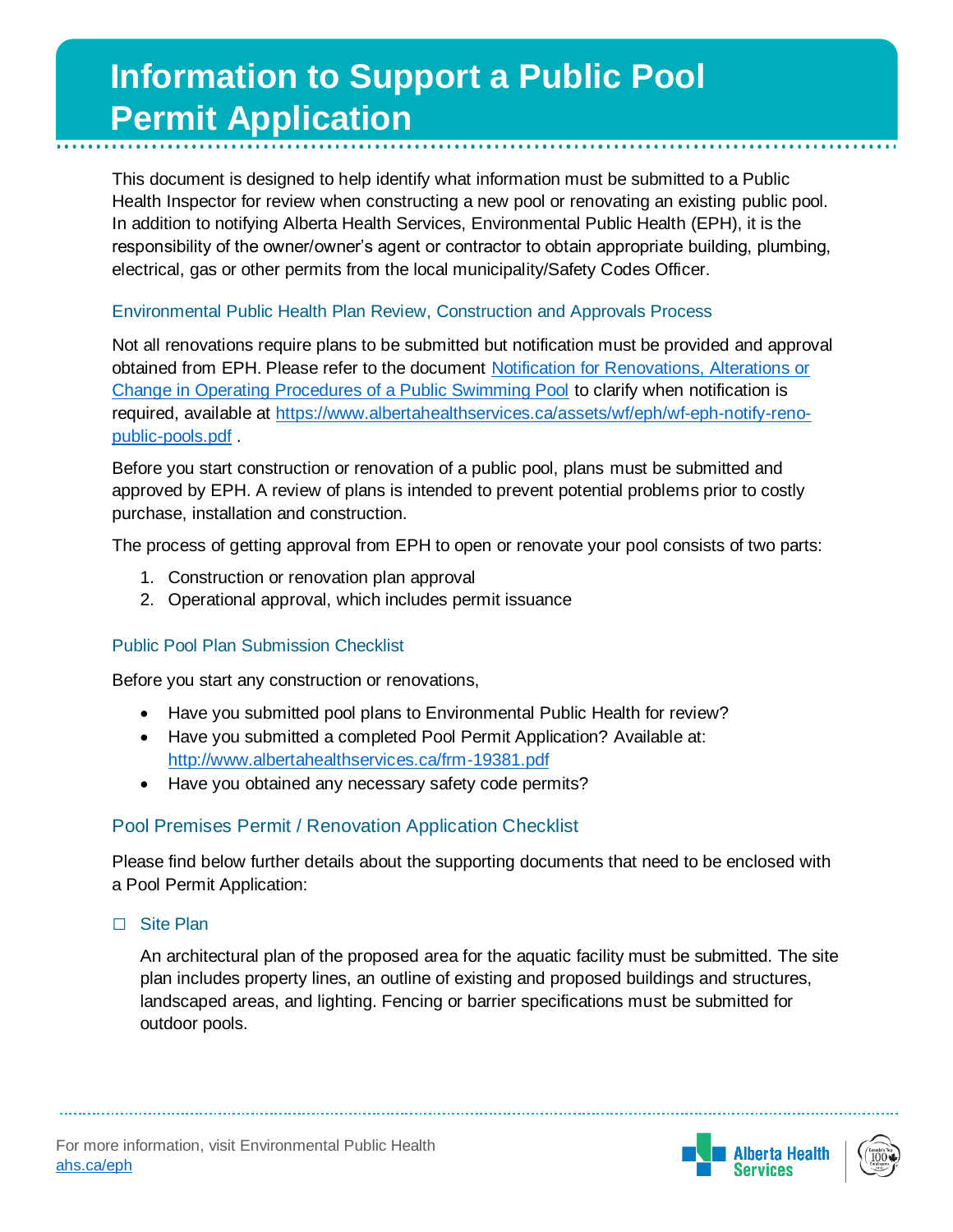# **Information to Support a Pool Permit □** Floor Plan

**Application** A floor plan is a diagram within an architectural plan which is usually drawn to scale indicating the layout of rooms, spaces and other physical features on one level of a structure.

A floor plan for a proposed pool must include the location of any pool basins, change rooms, saunas, steam rooms, fitness facilities, washrooms, showers (in change rooms and/or on deck), the mechanical room, designated food/beverage areas, emergency phone, and clocks for monitoring time in whirlpools, dry saunas and steam saunas.

#### **□** Structural Plan

A structural plan includes the following:

- Cross-sectional diagrams of the pool basin, skimmers, suction outlets (including sumps), pool ramps, pool stairs, play features, waterslides, dry and steam saunas;
- Location of walls, pillars, guard rails, stairs, ramps and other structural components in the pool area; and
- Type of surface finishes (including colour) used on pool basins, in dry and steam saunas, as well as on floors and decks in wet traffic areas.

Ensure all aspects of the structural plans including waterslide, spray park, wave pool etc. are stamped by a professional engineer or architect.

## **□** Diagram Showing the Location & Dimensions of Diving, Swimming and Deck Areas

Please note that it is acceptable for these specifications to be included in other plans or schematics in the application package.

The location & dimensions of diving, swimming and deck areas must be clearly marked on the plans and must include:

- Water surface area
- Depths
- Volume of each basin
- Dimensions of deck areas

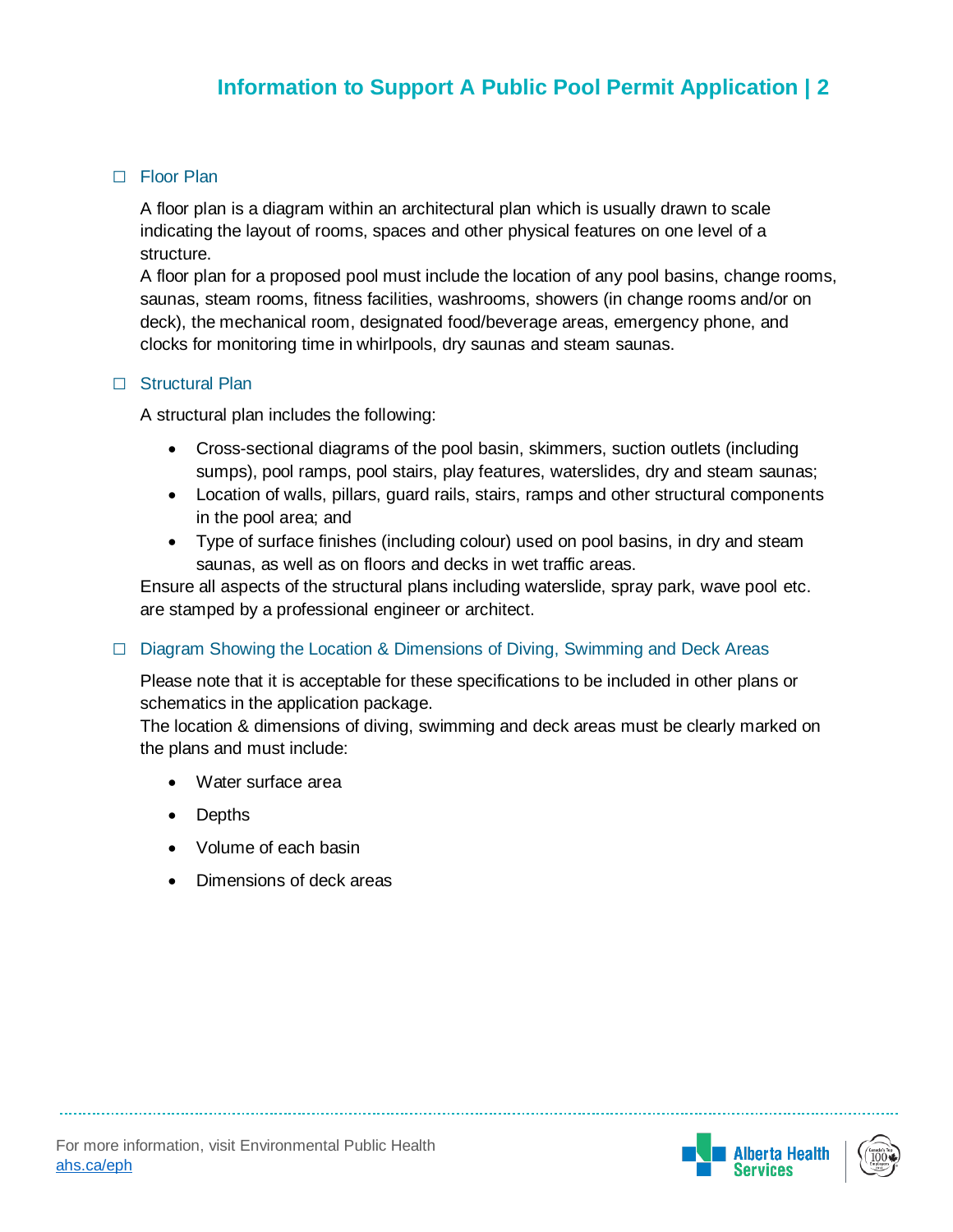# **Ing Cohemation Leapening Plan □** Plumbing Schematic/Mechanical Plan

a<br>A plumbing schematic must be submitted which illustrates the plumbing design of the water circulation and treatment systems, as well as any additional systems such as jet lines, waterslides, and/or water features. The plumbing schematic(s) must indicate the following:

- Illustrations of the plumbing for the pool(s), including submerged suction lines, skimmer lines, vacuum lines, equalizer lines, waste lines, domestic fill lines and any other pipe connections. Include the distance between interconnected suction outlets
- Location of filtration equipment
- Location of disinfection equipment and point of chemical injection
- Location of temperature regulators
- Location of the flow meter(s), pressure gauge(s), and vacuum gauge(s)
- Location of a domestic fill line and a backflow prevention device to protect the domestic water supply (if applicable)
- Location of a level controller & static sensor line (if applicable)
- Location of inlets
- Location and plumbing of jet lines, waterslides, and/or water features (if applicable)
- Location of any supplementary disinfection equipment (e.g. UV disinfection treatment systems).

Mechanical schematics must also include electrical and HVAC (heating, ventilation & air conditioning) specifications. These plans must be stamped by a professional engineer or architect.

#### **□** Equipment Schedules

Equipment schedules must be submitted which provide the specifications in the following categories:

- Filtration:
	- o Filter type
	- o Make and model of the filters
	- o Available filtration area
	- $\circ$  Rate of filtration (in gpm/ft<sup>2</sup> or lpm/m<sup>2</sup>)
	- o Location of the filter pressure gauge(s)
- Pumps:
	- o Make and model of the pumps



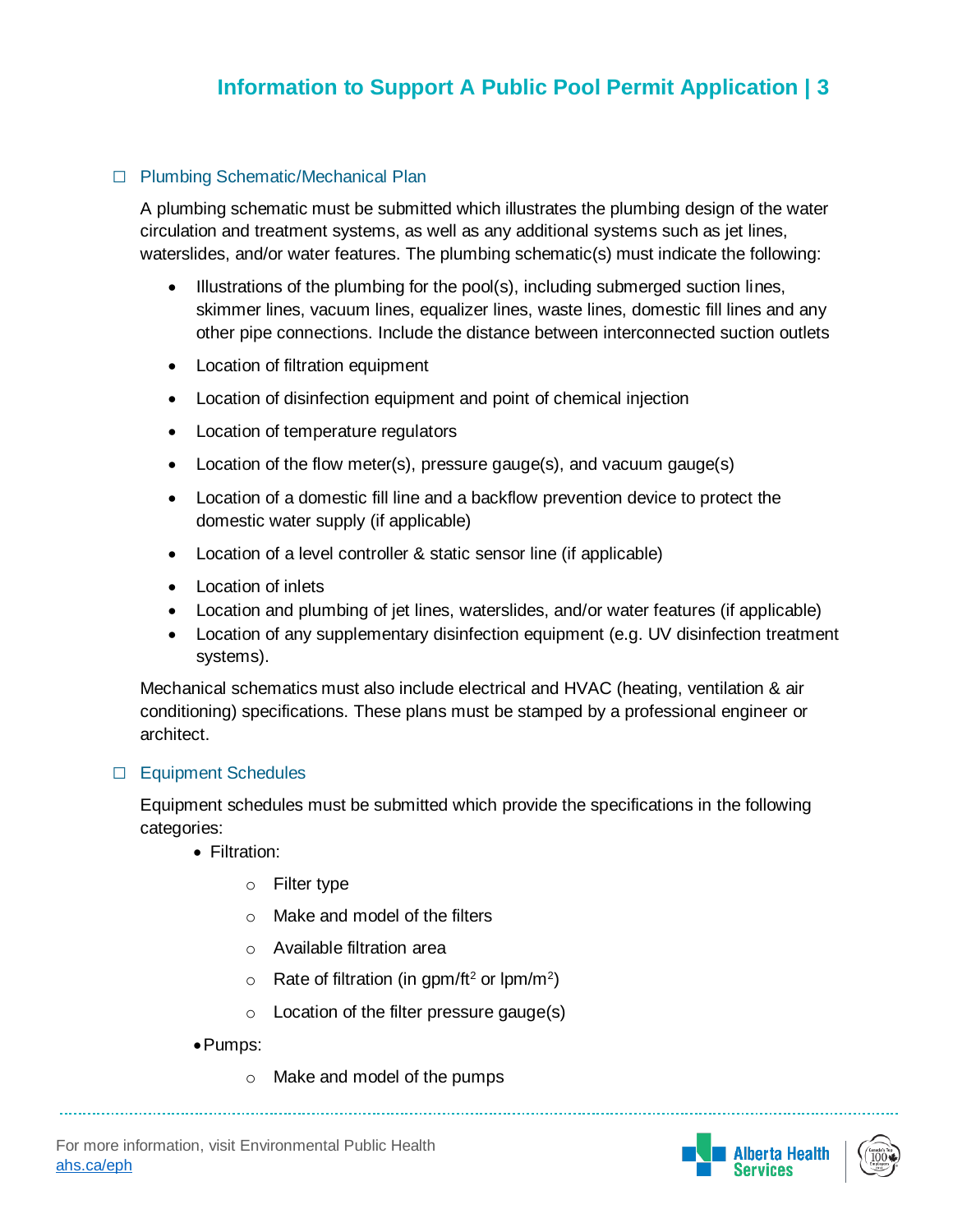# **Information to Support A Public Pool Permit Application | 4**

- Flow and circulation:
	- o Make and model of the flow meters
	- o Design flow rate for each pool
	- o Estimated resistance (total dynamic head) of the circulation system as well as any other systems (jet lines, waterslides, etc.)
	- o Turnover period for each pool
	- o Number of inlets
	- o Number of skimmers or gutter drains
- Submerged suction/anti-entrapment:
	- o Make and model of submerged suction outlet covers for main drains, equalizer lines and vacuum lines
	- o Sump dimensions for field built sumps (if applicable)
	- o Make and model for prefabricated sumps (if applicable)
	- o Any additional anti-entrapment devices (if applicable)
- Disinfection:
	- o Make and model of chlorine disinfection equipment (i.e. mechanical feeder)
	- o Make and model of supplementary disinfection equipment (if applicable)
	- o Make and model of automated controllers
	- o Chlorinator capacity
- Miscellaneous:
	- o Water source
	- o Waste water disposal (if not municipal sanitary)
	- o Make and model of the manual pool testing kit
	- o Make and model of the temperature regulator
	- o Maximum design bather load for each pool
	- o Sauna and/or steam room specifications
	- o Play feature(s) specifications

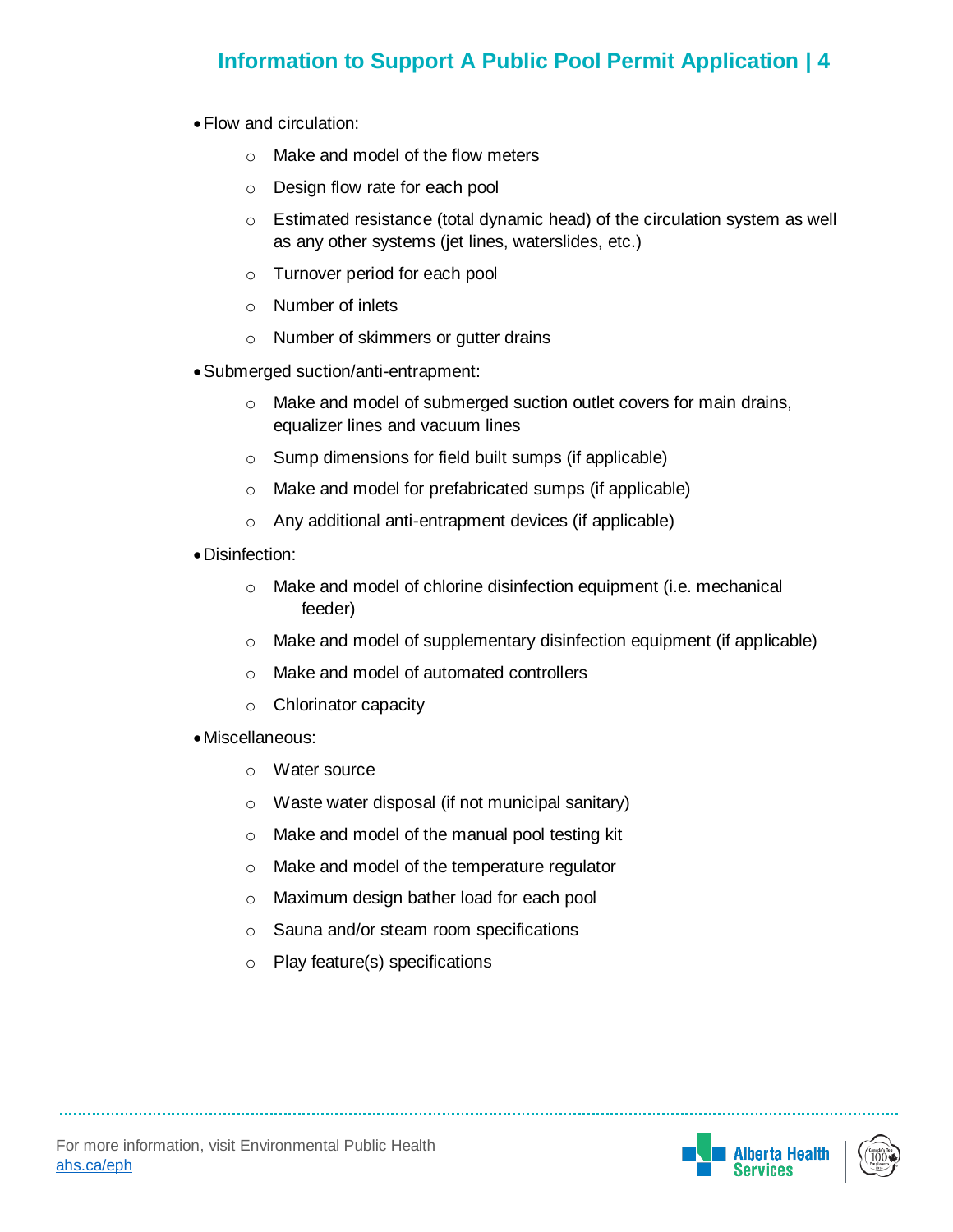## **□** List of Chemicals

A list of chemicals used in normal operation of the pool must be submitted with the application which provides the name and manufacturer of each chemical. The list of chemicals should include, but are not limited to those that are used for:

- Chlorine disinfection (fed mechanically into the system)
- Supplementary disinfection
- pH adjustment
- Alkalinity adjustment
- Calcium hardness adjustment
- Additional treatment chemicals (e.g. shock products)
- Chlorine stabilizer (i.e. cyanuric acid)
- Cleaning and disinfection of decks, equipment and common areas

#### **□** Evidence of Pool Operator Training

The pool operator must submit proof of successful completion of an [approved pool operator](https://www.albertahealthservices.ca/assets/wf/eph/wf-eh-swimming-pool-courses-alberta.pdf)  [education course.](https://www.albertahealthservices.ca/assets/wf/eph/wf-eh-swimming-pool-courses-alberta.pdf) Refer to the following link for a list of approved pool operator courses in Alberta:

[https://www.albertahealthservices.ca/assets/wf/eph/wf-eh-swimming-pool-courses](https://www.albertahealthservices.ca/assets/wf/eph/wf-eh-swimming-pool-courses-alberta.pdf)[alberta.pdf](https://www.albertahealthservices.ca/assets/wf/eph/wf-eh-swimming-pool-courses-alberta.pdf)

#### **□** Signage

One or more signs must be posted that convey the following rules and safety information for the use of the pool in a size, type and location that may be easily seen by all patrons:

- Bathers must take a shower using soap prior to entering the public swimming pool.
- Patrons must wash their hands using soap after using the washroom or changing diapers.
- Glass is not allowed on the pool deck or in other barefoot areas.
- Street footwear must not be worn in wet traffic areas.
- Patrons who are intoxicated will not be allowed to use the pool.
- The maximum bather load for the public swimming pool.
- The public swimming pool depths and identification of those areas of the public swimming pool where diving is not allowed.
- The permitted temperature range of the whirlpool, dry sauna or steam sauna.
- Location of the fire alarm, telephone or other emergency devices, where applicable.
- Where there is no lifeguard on duty, signage stating
	- o No lifeguard is on duty,
	- o Children under 13 years of age should be supervised, and
	- o Patrons should not swim alone.